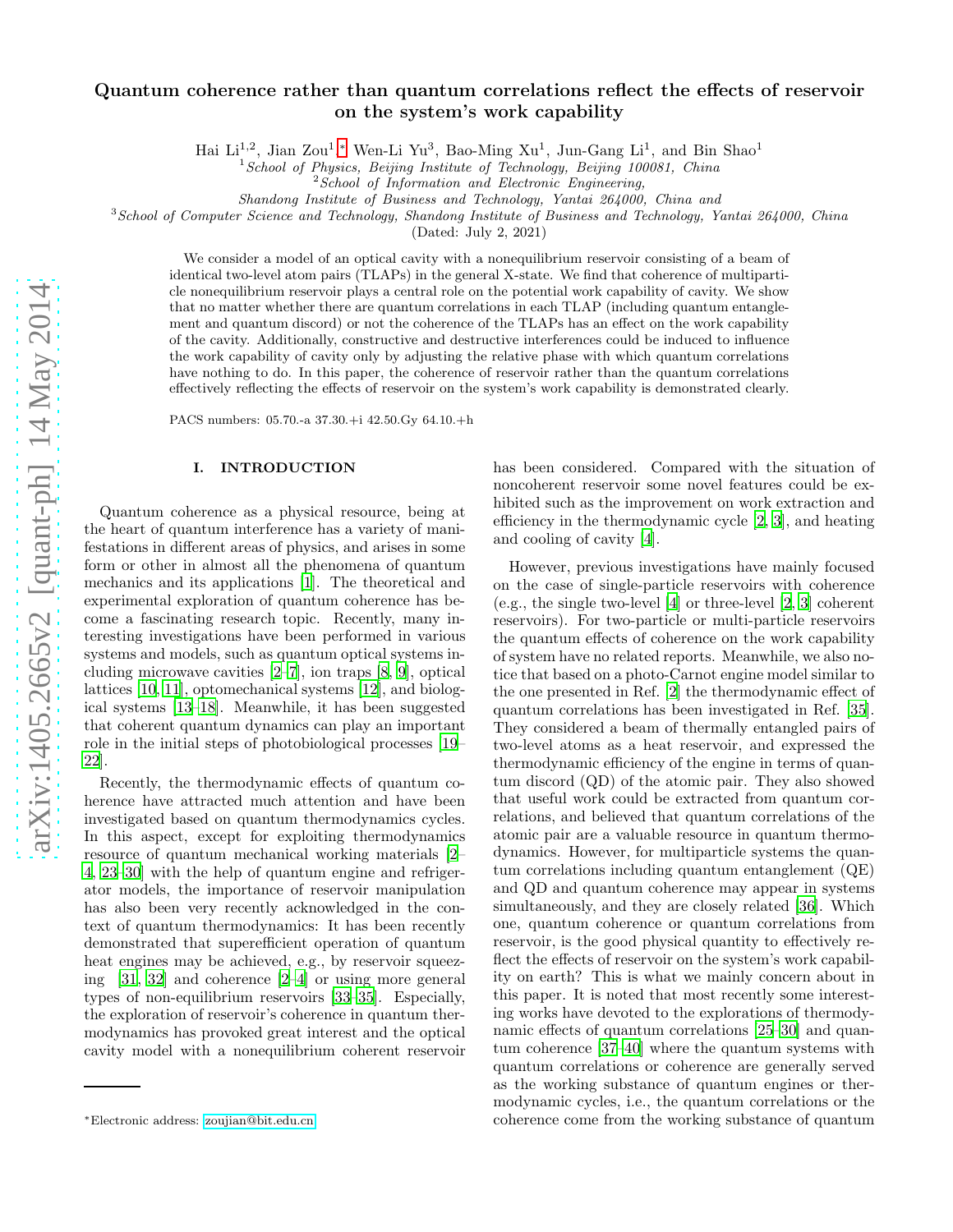engines. However, in the present paper, we are interested in the quantum effects of reservoir's coherence and quantum correlations in quantum thermodynamics which is very different from their works.

In this paper, we choose the usual micromaser model (e.g., Refs. [\[41](#page-11-7)[–52\]](#page-11-8)), to illustrate our idea. In our model as depicted in Sec. [II](#page-1-0) we consider a series of two-level atomic pairs (TLAPs) initially prepared in the general X-state passing through a cavity. Here, it is emphasized that for choosing our model, two major reasons are taken into account. Firstly, in contrast to the previous works [\[2](#page-10-1)[–4\]](#page-10-12) we take a series of TLAPs with coherence as a reservoir instead of a single two-level [\[4](#page-10-12)] or three-level [\[2](#page-10-1), [3\]](#page-10-15) atom reservoir, and aim to discuss the quantum effects of multi-particle reservoir's coherence and quantum correlations on the work capability of cavity field. Secondly, we want to know which one, coherence or quantum correlation, plays the decisive role on the thermodynamic properties of the cavity field although the quantum correlations are closely related to the coherence in multi-particle systems. Meanwhile, it is more meaningful for choosing the general X-state of the injected TLAPs because they include a wide class of quantum states such as the general W and GHZ states. In this paper, we find that no matter whether there are quantum correlations or not the constructive and destructive interferences could be induced to influence the thermodynamic properties (such as the entropy and the average photon number) of cavity only via adjusting the relative phase of the TLAPs. In this paper, we show that it is the reservoir's coherence rather than the quantum correlations that can be used to reflect the effects of reservoir on the system's work capability effectively. Furthermore, we also notice that it is proper to measure the potential work capability of the cavity by using the entropy of cavity rather than the average photon number, except that the cavity is in thermal equilibrium, and in this case, although the average photon number and the entropy are different physical quantities, they have similar behavior and the average photon number could also be used to describe the potential work capability of the cavity.

The paper is organized as follows. In Sec. [II,](#page-1-0) we present our model of a single-mode cavity field interacting with a series of TLAPs injected randomly. A quantum master equation of the single-mode cavity field is derived. In Sec. [III,](#page-2-0) by considering the TLAPs being in a general X-state we investigate the dynamics of cavity field. We analyze the role of reservoir's coherence and quantum correlations in detail numerically and analytically, and show that the good physical quantity reflecting the effects of reservoir on the system's work capability is the quantum coherence not the quantum correlations in our model. Finally, we summarize our paper with some discussions in Sec. [IV.](#page-9-0)



FIG. 1: (Color online). Schematic diagram of the dynamic model of a series of TLAPs initially prepared in a general X-state randomly passing through a single-mode cavity. The two-level atoms in each TLAP respectively denoted as A (the left green solid ball) and  $B$  (the right yellow one). When the TLAPs pass through the cavity the coherence information in the TLAPs will transfer into the cavity.

## <span id="page-1-0"></span>II. CAVITY QED MODEL AND MASTER EQUATION

In this paper, we consider a QED model that contains a single-mode cavity field and a nonequilibrium reservoir consisting of amount of TLAPs. We respectively denote the two atoms in each TLAP as  $A$  and  $B$ , and assume that there is no interaction between them. When the TLAPs are sent through the cavity at random as depicted in Fig.1, each atom  $A(B)$  interacts with the single mode cavity via a resonant Jaynes-Cummings (JC) coupling. The Hamiltonian of system can be described as

$$
\hat{H} = \hat{H}_{at} + \hat{H}_{ca} + \hat{H}_{int},\tag{1}
$$

where  $\hat{H}_{at} = \hbar \omega \sum_{j=1}^{2} \hat{\sigma}_{j}^{z}$ ,  $\hat{H}_{ca} = \hbar \omega \hat{a}^{\dagger} \hat{a}$  and  $\hat{H}_{int} =$  $g\hbar\sum_{j=1}^{2}(\hat{a}\hat{\sigma}_{j}^{+}+\hat{\sigma}_{j}^{-}\hat{a}^{\dagger})$  with  $\hat{\sigma}_{j}^{\pm}=\frac{1}{2}(\hat{\sigma}_{j}^{x}\pm i\hat{\sigma}_{j}^{y})$  are independently the Hamiltonian of the TLAPs, cavity field and interaction between the TLAPs and the cavity; g and  $\omega$  are independently the coupling constant and the transition frequency between the energy levels corresponding to excited state  $|e\rangle$  and ground state  $|g\rangle$  of each two-level atom, A and B;  $\hat{a}$  ( $\hat{a}^{\dagger}$ ) is the annihilation (creation) operator of the cavity and satisfies the commutation relation  $[\hat{a}, \hat{a}^{\dagger}] = 1$ ;  $\hat{\sigma}_j^{x,y,z}$   $(j = 1, 2)$  are the usual Pauli operators.

We suppose that the pairwise TLAPs are randomly sent through the cavity for a fixed time interval  $\tau$  and there is at most one TLAP in the cavity each time, and then the dynamic evolution of the whole system (cavity + TLAP) during each time interval is a unitary evolution and governed by the interaction Hamiltonian,  $\hat{H}_{int}$ . The unitary evolution operator in the interaction picture reads as

<span id="page-1-1"></span>
$$
\hat{U}(\tau) \equiv \exp(-i\hat{H}_{int}\tau) = \begin{pmatrix} \hat{U}_{11} & \hat{U}_{12} & \hat{U}_{13} & \hat{U}_{14} \\ \hat{U}_{21} & \hat{U}_{22} & \hat{U}_{23} & \hat{U}_{24} \\ \hat{U}_{31} & \hat{U}_{32} & \hat{U}_{33} & \hat{U}_{34} \\ \hat{U}_{41} & \hat{U}_{42} & \hat{U}_{43} & \hat{U}_{44} \end{pmatrix}, \quad (2)
$$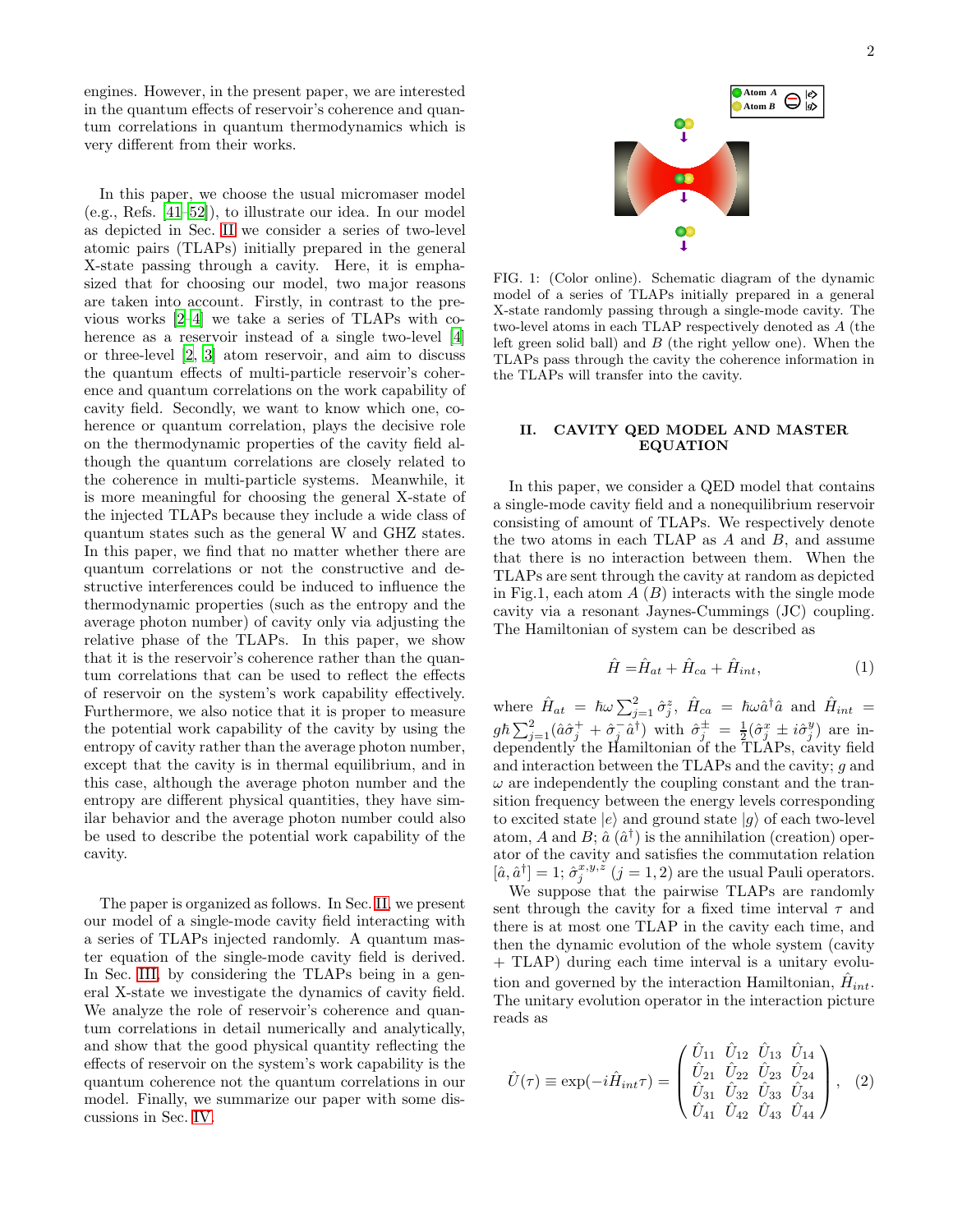where the matrix elements are expressed as

$$
\begin{aligned} \hat{U}_{11}=&1+2\hat{a}\frac{\hat{A}-1}{\hat{\Lambda}}\hat{a}^{\dagger}, & \quad \hat{U}_{44}=&1+2\hat{a}^{\dagger}\frac{\hat{A}-1}{\hat{\Lambda}}\hat{a},\\ \hat{U}_{22}=&\hat{U}_{33}=\frac{1}{2}(\hat{A}+1), & \quad \hat{U}_{23}=&\hat{U}_{32}=\frac{1}{2}(\hat{A}-1),\\ \hat{U}_{14}=&2\hat{a}\frac{\hat{A}-1}{\hat{\Lambda}}\hat{a}, & \quad \hat{U}_{41}=2\hat{a}^{\dagger}\frac{\hat{A}-1}{\hat{\Lambda}}\hat{a}^{\dagger},\\ \hat{U}_{12}=&\hat{U}_{13}=-i\hat{a}\frac{\hat{B}}{\sqrt{\hat{\Lambda}}}, & \quad \hat{U}_{21}=\hat{U}_{31}=-i\frac{\hat{B}}{\sqrt{\hat{\Lambda}}}\hat{a}^{\dagger},\\ \hat{U}_{42}=&\hat{U}_{43}=-i\hat{a}^{\dagger}\frac{\hat{B}}{\sqrt{\hat{\Lambda}}}, & \quad \hat{U}_{24}=\hat{U}_{34}=-i\frac{\hat{B}}{\sqrt{\hat{\Lambda}}}\hat{a}, \end{aligned}
$$

and

$$
\hat{\Lambda} = 2(2\hat{a}^{\dagger}\hat{a} + 1), \quad \xi = g\tau, \quad \hat{A} = \cos(\xi\sqrt{\hat{\Lambda}}), \quad \hat{B} = \sin(\xi\sqrt{\hat{\Lambda}})
$$

We assume that the j<sup>th</sup> TLAP is injected into the cavity at time  $t_i$ , then, after a time interval  $\tau$ , the density matrix of the cavity field becomes

<span id="page-2-2"></span>
$$
\hat{\rho}_{ca}(t_j + \tau) = \text{Tr}_{AB}[\hat{U}(\tau)\hat{\rho}_{AB} \otimes \hat{\rho}_{ca}(t_j)\hat{U}^{\dagger}(\tau)] \equiv \mathcal{D}(\tau)\hat{\rho}_{ca}(t_j),
$$
\n(3)

where  $\hat{\rho}_{AB}$  is the density matrix of the jth TLAP and  $\mathcal{D}(\tau)$  is a superoperator.

Since the TLAPs pass through the cavity randomly we assume that each one arrives at the cavity with a probability r per unit time. The probability of a TLAP arrival, in a time interval of  $(t, t + \delta t)$ , is r $\delta t$ , and the probability without the TLAP passing is  $1 - r\delta t$ . Hereafter, for simplicity, we denote  $\rho_{ca}$  as  $\rho$ . Then we can obtain the density matrix of cavity field at time  $t + \delta t$  [\[4\]](#page-10-12)

$$
\hat{\rho}(t + \delta t) = (1 - r\delta t)\hat{\rho}(t) + r\delta t \mathcal{D}(\tau)\hat{\rho}(t). \tag{4}
$$

For  $\delta t \to 0$ , one obtains the master equation [\[43](#page-11-9)[–50\]](#page-11-10)

<span id="page-2-3"></span>
$$
\dot{\hat{\rho}}(t) = r[\mathcal{D}(\tau) - 1]\hat{\rho}(t),\tag{5}
$$

which describes the dynamics of the single-mode cavity field.

### <span id="page-2-0"></span>III. DYNAMICS OF CAVITY FIELD WITH A NONEQUILIBRIUM RESERVOIR

Here, we consider a nonequilibrium reservoir consisting of a beam of TLAPs in a general X-state, and in the basis  $\{ |ee\rangle, |eg\rangle, |ge\rangle, |gg\rangle\},\$  the X-state is given by

$$
\hat{\rho}_{AB} = \begin{pmatrix} a_{11} & 0 & 0 & a_{14} \\ 0 & a_{22} & a_{23} & 0 \\ 0 & a_{32} & a_{33} & 0 \\ a_{41} & 0 & 0 & a_{44} \end{pmatrix}, \tag{6}
$$

where  $\hat{\rho}_{AB}$  is normalized  $\sum_{i=1}^{4} a_{ii} = 1$ , and the nondiagonal elements  $a_{14} = a_{41}^*$  and  $a_{23} = a_{32}^*$ . Inserting Eq. [\(6\)](#page-2-1) into Eq. [\(3\)](#page-2-2) and after some calculations, the superoperator  $\mathcal{D}(\tau)$  can be expressed as

$$
\mathcal{D}(\tau)\hat{\rho}(t) = \sum_{i,j=1}^{4} a_{ij} \sum_{m=1}^{4} \hat{U}_{mi}(\tau)\hat{\rho}(t)\hat{U}_{mj}^{\dagger}(\tau), \quad (7)
$$

where  $a_{ij}$   $(i, j = 1, 2, 3, 4)$  are given in Eq. [\(6\)](#page-2-1). Thus, for the X-state one has

<span id="page-2-5"></span>
$$
\hat{\rho}(t_j + \tau) = \sum_{i,j=1}^{4} a_{ij} \sum_{m=1}^{4} \hat{U}_{mi}(\tau) \hat{\rho}(t) \hat{U}_{mj}^{\dagger}(\tau) \qquad (8)
$$

 $\hat{\Lambda}$ ).as describing the density matrix of the cavity field at time  $t_i + \tau$ , and the master equation Eq. [\(5\)](#page-2-3) can be rewritten

<span id="page-2-4"></span>
$$
\dot{\hat{\rho}}(t) = r \left[ \sum_{i,j=1}^{4} a_{ij} \sum_{m=1}^{4} \hat{U}_{mi}(\tau) \hat{\rho}(t) \hat{U}_{mj}^{\dagger}(\tau) - \hat{\rho}(t) \right]. \tag{9}
$$

Eq [\(9\)](#page-2-4) is the quantum master equation of the cavity field for each TLAP in the X-state. In order to obtain the dynamics of the cavity field we consider two cases of the TLAPs passing through the cavity: 1) passing through instantly corresponding to  $\xi \to 0$ , and 2) passing through at a low speed corresponding to a finite  $\xi$ . In case 1, Eqs. [\(8\)](#page-2-5) and [\(9\)](#page-2-4) can be further expressed as

<span id="page-2-7"></span>
$$
\hat{\rho}(t_j + \tau) \approx \xi^2 \{ (2a_{11} + a_{22} + a_{33} + a_{23} + a_{32})[\hat{a}^\dagger \hat{\rho}(t_j)\hat{a} - \hat{\rho}(t_j)] \n+ (2a_{44} + a_{22} + a_{33} + a_{23} + a_{32})\hat{\rho}(\hat{t}_j)\hat{a}^\dagger \n- (a_{11} + a_{44} + a_{23} + a_{32})\hat{a}^\dagger \hat{a}\hat{\rho}(t_j) \n- (1 + a_{22} + a_{33} + a_{23} + a_{32})\hat{\rho}(t_j)\hat{a}^\dagger \hat{a} \n+ a_{14}(2\hat{a}^\dagger \hat{\rho}\hat{a}^\dagger - \hat{a}^\dagger \hat{a}^\dagger \hat{\rho} - \hat{\rho}\hat{a}^\dagger \hat{a}^\dagger) \n+ a_{41}(2\hat{a}\hat{\rho}\hat{a} - \hat{a}\hat{a}\hat{\rho} - \hat{\rho}\hat{a}\hat{a}) \} + \hat{\rho}(t_j)
$$
\n(10)

and

<span id="page-2-6"></span>
$$
\dot{\hat{\rho}} \approx r\xi^2 \{a_{11}(2\hat{a}^\dagger \hat{\rho}\hat{a} - \hat{\rho}\hat{a}\hat{a}^\dagger - \hat{a}\hat{a}^\dagger \hat{\rho})\n+ a_{44}(2\hat{a}\hat{\rho}\hat{a}^\dagger - \hat{\rho}\hat{a}^\dagger\hat{a} - \hat{a}^\dagger\hat{a}\hat{\rho})\n- (a_{22} + a_{33})[(2\hat{\rho}\hat{a}^\dagger \hat{a} - \hat{a}\hat{\rho}\hat{a}^\dagger - \hat{a}^\dagger\hat{\rho}\hat{a}) + \hat{\rho}]\n+ a_{14}(2\hat{a}^\dagger \hat{\rho}\hat{a}^\dagger - \hat{a}^\dagger\hat{a}^\dagger \hat{\rho} - \hat{\rho}\hat{a}^\dagger\hat{a}^\dagger)\n+ a_{41}(2\hat{a}\hat{\rho}\hat{a} - \hat{a}\hat{a}\hat{\rho} - \hat{\rho}\hat{a}\hat{a})\n+ (a_{23} + a_{32})(\hat{a}\hat{\rho}\hat{a}^\dagger + \hat{a}^\dagger\hat{\rho}\hat{a} - \hat{a}^\dagger\hat{a}\hat{\rho} - \hat{\rho}\hat{a}^\dagger\hat{a} - \hat{\rho})\},
$$
\n(11)

<span id="page-2-1"></span>where we have made the approximation  $\hat{A} = \cos(\xi \sqrt{\hat{A}}) \approx$  $1 - \xi^2 \hat{\Lambda}/2$  and  $\hat{B} = \sin(\xi \sqrt{\hat{\Lambda}}) \approx \xi \sqrt{\hat{\Lambda}}$ , and kept  $\xi$  up to the second order. For simplicity, we denote  $\rho(t)$  in Eq.  $(11)$  as  $\hat{\rho}$ . In case 2, the above approximation is not valid any more and from Eq. [\(8\)](#page-2-5) the density matrix of cavity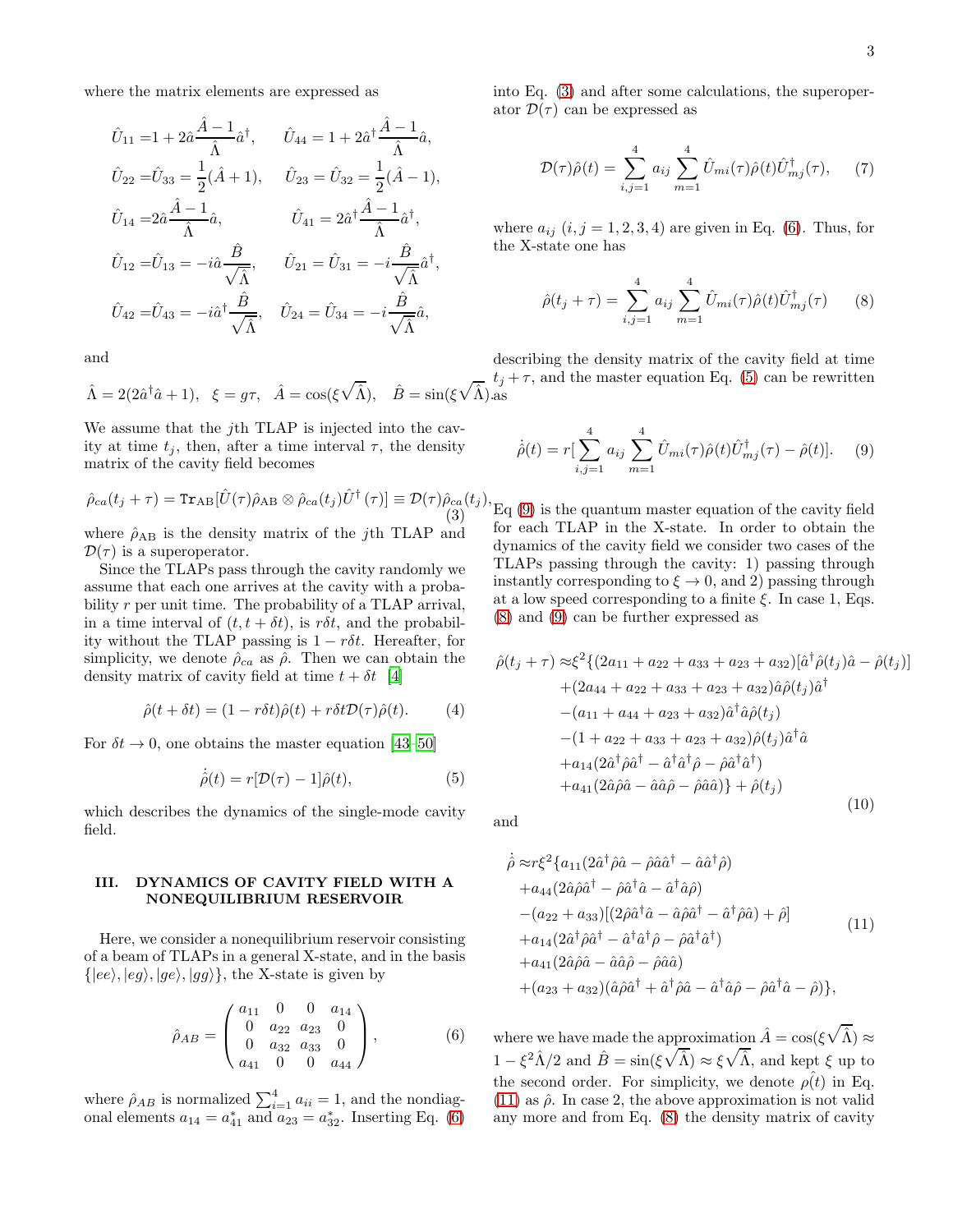field at time  $t_j + \tau$  can be rewritten as

<span id="page-3-0"></span>
$$
\hat{\rho}(t_j + \tau) = \sum_{m,n=0}^{\infty} \{ \rho_{m,n} f_1 + \rho_{m+1,n+1} f_2 + \rho_{m-1,n-1} f_3 \n+ \rho_{m-2,n-2} f_4 + \rho_{m+2,n+2} f_5 + \rho_{m,n+2} f_6 \n+ \rho_{m+2,n} f_7 + \rho_{m+1,n-1} f_8 + \rho_{m-1,n+1} f_9 \n+ \rho_{m,n-2} f_{10} + \rho_{m-2,n} f_{11} \} |m\rangle\langle n|,
$$
\n(12)

where  $\rho_{m,-2} = \rho_{m,-1} = \rho_{-2,n} = \rho_{-1,n} = 0$ ,  $(m, n = 0, 1, 2, ...)$ , and during the derivation we have assumed that the state of cavity field  $\hat{\rho}(t_j)$  =  $\sum_{m,n=0}^{\infty} \rho_{m,n}(t_j)|m\rangle\langle n|$  and denoted  $\rho_{m,n}(t_j)$  as  $\rho_{m,n}$ . For simplicity,  $f_i$   $(i = 1, 2, 3, ..., 11)$  are given in the appendix A. Though the expression of Eq. [\(12\)](#page-3-0) is complex, it, in the limit  $\xi \to 0$ , is in consistency with Eq. [\(10\)](#page-2-7).

Next, we first consider the dynamics of the cavity field in case 1. For simplicity, throughout this paper we choose the vacuum state as the initial state of the cavity field. From Eq. [\(10\)](#page-2-7) it can be seen that the density matrices  $\hat{\rho}(t_i + \tau)$  and  $\hat{\rho}(t_i)$  possess the same form of structure. When considering the cavity initially prepared in vacuum state (being in the diagonal distribution), the density matrix of cavity field,  $\hat{\rho}(t_i + \tau)$ , will keep the diagonal distribution. Moreover, from Eq. [\(10\)](#page-2-7) we can obtain that the average photon number of the cavity field at time  $t_j + \tau$ reads as

<span id="page-3-1"></span>
$$
\langle \hat{n}(t_j + \tau) \rangle = \text{Tr}[\hat{\rho}(t_j + \tau)\hat{n}]
$$
  
=  $[2\xi^2(a_{11} - a_{44}) + 1] \langle \hat{n}(t_j) \rangle$  (13)  
+ $\xi^2(2a_{11} + a_{22} + a_{33} + a_{23} + a_{32}).$ 

From Eq. [\(13\)](#page-3-1) it can be seen that the increment of average photon number between two neighboring passings  $\langle \Delta \langle \hat{n}(t_j + \tau) \rangle = \langle \hat{n}(t_j + \tau) \rangle - \langle \hat{n}(t_j) \rangle$ , satisfies

$$
\Delta \langle \hat{n}(t_j + \tau) \rangle = [1 - 2\xi^2 (a_{44} - a_{11})] \Delta \langle \hat{n}(t_j) \rangle. \tag{14}
$$

The increment ratio,  $k$ , for the two neighboring passings at time  $t_j$  and  $t_j + \tau$  is directly obtained as

<span id="page-3-2"></span>
$$
k = \frac{\Delta \langle \hat{n}(t_j + \tau) \rangle}{\Delta \langle \hat{n}(t_j) \rangle} = 1 - 2\xi^2 (a_{44} - a_{11}). \tag{15}
$$

Since the initial state of the cavity field is supposed to be the vacuum state, i.e.,  $\langle \hat{n}(0) \rangle = 0$ , from Eq. [\(13\)](#page-3-1) the average photon number after the first passing is

<span id="page-3-3"></span>
$$
\langle \hat{n}(\tau) \rangle = \xi^2 (2a_{11} + a_{22} + a_{33} + a_{23} + a_{32}). \tag{16}
$$

From Eqs. [\(15\)](#page-3-2) and [\(16\)](#page-3-3) the average photon number, after the j<sup>th</sup> time passing (i.e., at time  $t_i$ ), can be expressed as

<span id="page-3-4"></span>
$$
\langle \hat{n}(t_j) \rangle = \sum_{i=1}^{j} k^{i-1} \langle \hat{n}(\tau) \rangle.
$$
 (17)

According to Eqs. [\(15\)](#page-3-2) and [\(17\)](#page-3-4) for  $a_{11} \ge a_{44}$  the ratio  $k \geq 1$  holds which means that the average photon number,  $\langle \hat{n}(t_i) \rangle$ , is divergent. On the contrary, for  $k < 1$  $(a_{11} < a_{44}), \langle \hat{n}(t_j) \rangle$  is convergent, and in the limit  $j \to \infty$  $(i.e., t_j \rightarrow \infty)$ 

<span id="page-3-5"></span>
$$
\langle \hat{n}(t_j) \rangle |_{j \to \infty} = \frac{\langle \hat{n}(\tau) \rangle}{1 - k} = \frac{2a_{11} + a_{22} + a_{33} + a_{23} + a_{32}}{2(a_{44} - a_{11})}.
$$
\n(18)

Eq. [\(18\)](#page-3-5) shows that for fixed X-state with  $a_{11} < a_{44}$  the cavity field, in the limit  $t_i \rightarrow \infty$ , can reach a steady state. Besides, this result can also be verified by the master equation Eq. [\(11\)](#page-2-6) from which, after some calculations, we have

$$
\langle \dot{\hat{n}} \rangle = r\xi^2 \left[ 2 \left( a_{11} - a_{44} \right) \langle \hat{n} \rangle + 2a_{11} + a_{22} + a_{33} + a_{23} + a_{32} \right] = 0, \tag{19}
$$

and

<span id="page-3-6"></span>
$$
\langle \hat{n} \rangle_{ss} = \frac{2a_{11} + a_{22} + a_{33} + a_{23} + a_{32}}{2(a_{44} - a_{11})},
$$
 (20)

where  $\langle \hat{n} \rangle_{ss} = \langle \hat{n}(t_j \to \infty) \rangle$  represents the average photon number of the cavity in the steady state.

Here, we consider two special noncoherent states of TLAPs,  $\hat{\rho}_{AB}^{(1)}$  with classical correlation and  $\hat{\rho}_{AB}^{(2)}$  without any correlation (i.e., product state), as follows

$$
\hat{\rho}_{AB}^{(1)} = a_{11}|ee\rangle\langle ee| + a_{22}|eg\rangle\langle eg| + a_{33}|ge\rangle\langle ge| + a_{44}|gg\rangle\langle gg|,
$$
\n(21)

and

$$
\hat{\rho}_{AB}^{(2)} = \hat{\rho}_A \otimes \hat{\rho}_B,\tag{22}
$$

where  $\hat{\rho}_A$  and  $\hat{\rho}_B$  respectively read as

$$
\hat{\rho}_A = \begin{pmatrix} a_{11} + a_{22} & 0 \\ 0 & a_{33} + a_{44} \end{pmatrix} \tag{23a}
$$

$$
\hat{\rho}_B = \begin{pmatrix} a_{11} + a_{33} & 0 \\ 0 & a_{22} + a_{44} \end{pmatrix} . \tag{23b}
$$

It is noted that the choice of above two states enables the three density matrices  $\hat{\rho}_{AB}$  and  $\hat{\rho}_{AB}^{(m)}$   $(m = 1, 2)$  to possess the same reduced density matrices  $\hat{\rho}_A$  and  $\hat{\rho}_B$ . In terms of Eq. [\(20\)](#page-3-6) when the TLAPs are initially prepared in the states  $\hat{\rho}_{AB}^{(1)}$  and  $\hat{\rho}_{AB}^{(2)}$ , respectively, one has

<span id="page-3-7"></span>
$$
\langle \hat{n} \rangle_{ss}^{(m)} = \frac{2a_{11} + a_{22} + a_{33}}{2\left(a_{44} - a_{11}\right)},\tag{24}
$$

where  $\langle \hat{n} \rangle_{ss}^{(m)}$  represents the average photon number of the cavity in the steady state for  $\hat{\rho}_{AB}^{(m)}$  ( $m = 1, 2$ ).

Especially, if we consider  $\rho_A = \rho_B$  (i.e.,  $a_{22} = a_{33}$ ) and  $a_{11} + a_{22} < a_{33} + a_{44}$  the temperature of reservoir consisting of TLAPs can be defined well by the two-level atoms. For simplicity, we denote  $p_e = a_{11} + a_{22}$  and  $p_g = a_{11} + a_{22}$  $a_{22} + a_{44}$  the inverse temperature of reservoir  $\beta_{\text{eff}}$  ( $\beta_{\text{eff}}$  =  $1/(k_BT)$ ,  $k_B$  is the Boltzmann constant) is expressed as

<span id="page-3-8"></span>
$$
\frac{p_e}{p_g} = e^{-\beta_{\text{eff}}\omega} \Rightarrow \beta_{\text{eff}} = -\frac{1}{\omega} \ln \frac{p_e}{p_g},\tag{25}
$$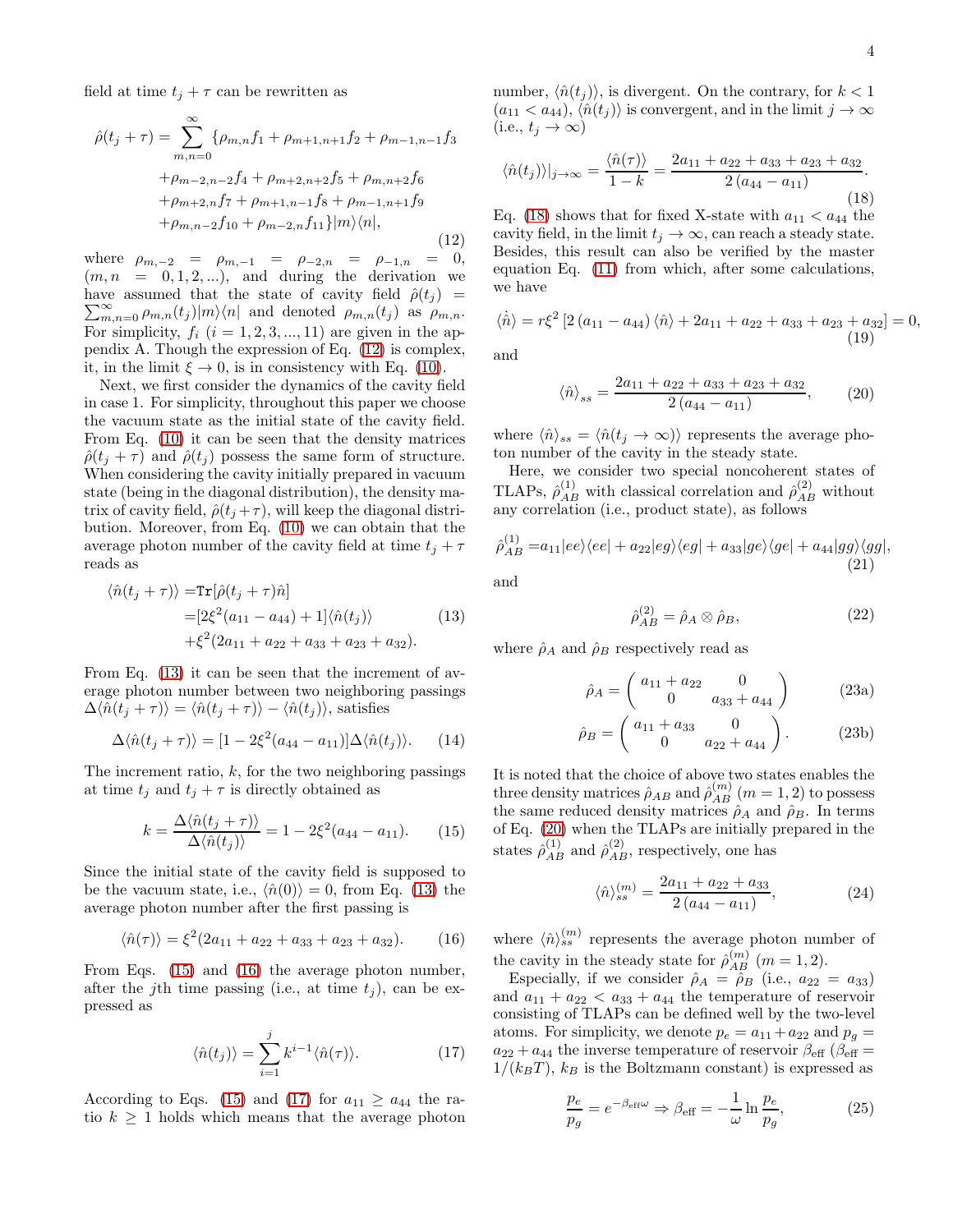where we let  $\hbar = 1$ . In this case, the asymptotic solution of the master equation Eq. [\(11\)](#page-2-6) is the thermal state. From Eqs. [\(20\)](#page-3-6) and [\(24\)](#page-3-7) the thermal average photon numbers  $\langle \hat{n} \rangle_{th} = \frac{a_{11} + a_{22} + \text{Re}[a_{23}]}{a_{44} - a_{11}}$  $\frac{a_{44}-a_{11}}{a_{44}-a_{11}}$  for  $\hat{\rho}_{AB}$  corresponds to the inverse temperatures of cavity field

<span id="page-4-1"></span>
$$
\beta_{coh} = -\frac{1}{\omega} \ln \frac{\langle \hat{n} \rangle_{th}}{1 + \langle \hat{n} \rangle_{th}} = -\frac{1}{\omega} \ln \frac{p_e + \text{Re}[a_{23}]}{p_g + \text{Re}[a_{23}]}, \quad (26)
$$

and  $\langle \hat{n} \rangle_{th}^{(m)} = \frac{a_{11} + a_{22}}{a_{44} - a_{11}}$  for  $\hat{\rho}_{AB}^{(m)}$  (m=1,2) with

<span id="page-4-0"></span>
$$
\beta_{non}^{(m)} = -\frac{1}{\omega} \ln \frac{\langle \hat{n} \rangle_{th}^{(m)}}{1 + \langle \hat{n} \rangle_{th}^{(m)}} = -\frac{1}{\omega} \ln \frac{p_e}{p_g}.
$$
 (27)

From Eqs. [\(25](#page-3-8)[-27\)](#page-4-0) we can see that for the noncoherent reservoir with  $\rho_{AB}^{(m)}$  the cavity field is thermalized and reaches the same temperature as the reservoir,  $\beta_{non}^{(m)} = \beta_{\text{eff}}$ , but for the coherent reservoir with  $\rho_{AB}$ the temperature of cavity field after thermalization does not coincide with the reservoir's any more due to the reservoir's coherence, i.e.,  $\beta_{coh} \neq \beta_{eff}$ . It is similar to the model of a single atom coherent reservoir in Ref. [\[2](#page-10-1)] where Scully *et al.* showed that the detailed balance between photon absorption and emission could be broken with the help of the coherent superposition of the two (nearly degenerate) lower levels of a three-level atom. In our model, the TLAP has four energy levels including a higher level with double excitation  $|ee\rangle$ , a lower level with no excitation  $|q\dot{q}\rangle$  and two degenerate intermediate levels respectively corresponding to single excitation  $|eg\rangle$  and  $|qe\rangle$ . Here, we can also use the coherent superposition of the two degenerate intermediate levels of the TLAP to break the detailed balance. Meanwhile, the deviation away from thermal equilibrium is completely determined by the real part of the coherence term (see Eq. [\(26\)](#page-4-1)), i.e.,  $Re[a_{23}] = |a_{23}| \cos \phi$  where we denote  $\phi$  as the relative phase between the two degenerate intermediate levels in the TLAP. It is clear that the reservoir's coherence in our

model also plays an important role in the thermalization of the cavity field.

In addition, from Eq. [\(24\)](#page-3-7) it can be seen that the cavity field possesses the same average photon number for  $\hat{\rho}_{AB}^{(1)}$  and  $\hat{\rho}_{AB}^{(2)}$  which implies that the classical correlation of the TLAP has no contribution to the work capability of cavity field. Actually, even for the quantum correlations including the QE and QD they are not always good quantities to effectively reflect the contributions of the TLAPs to the work capability of cavity field. Using the density matrix Eq. [\(6\)](#page-2-1), the quantum correlations between the two atoms in each TLAP as measured by QE and QD can be calculated. We adopt Wootter's concurrence [\[53](#page-11-11)] as entanglement measure. For the density matrix Eq. [\(6\)](#page-2-1), the concurrence is given by

<span id="page-4-3"></span>
$$
C(\hat{\rho}_{AB}) = 2 \max(0, |a_{23}| - \sqrt{a_{11} a_{44}}, |a_{14}| - \sqrt{a_{22} a_{33}}). \tag{28}
$$

On the other hand, quantum discord captures all nonclassical correlations between two two-level atoms [\[54\]](#page-11-12). For the X state described by the density matrix Eq. [\(6\)](#page-2-1), the analytic expression of QD has been reported [\[55\]](#page-11-13) and expressed by

<span id="page-4-4"></span>
$$
Q(\hat{\rho}_{AB}) = \min(Q_1, Q_2),\tag{29}
$$

where  $Q_j = H(a_{11} + a_{33}) + \sum_{i=1}^4 \lambda_i \log_2 \lambda_i + D_j$  with  $\lambda_i$  being the four eigenvalues of  $\hat{\rho}_{AB}, D_1(\tau) = H(\tau),$  $D_2(\tau) = -\sum_{i=1}^4 a_{ii} \log$  $\sqrt{ }$  $_2 a_{ii} - H(a_{11} + a_{33})$  with  $\tau = (1 +$  $[1 - 2(a_{33} + a_{44})]^2 + 4(|a_{14}| + |a_{23}|)^2)/2$  and  $H(\tau) =$  $-\tau \log_2 \tau - (1-\tau) \log_2 (1-\tau)$ . For the convenience of discussion we give our construction of the general X-state. As we know, the space of a general X-state is composed of two independent subspaces which are spanned by the base vectors  $\{ |ee\rangle, |gg\rangle \}$  and  $\{ |eg\rangle, |ge\rangle \}$ , respectively. We can choose the arbitrary state in each subspace to construct the X-state via the direct sum as follows

$$
\hat{\rho}_{AB} = \cos^2 \alpha \hat{\rho}'_1 \oplus \sin^2 \alpha \hat{\rho}'_2 = \begin{pmatrix} \frac{1}{2} \cos^2 \alpha (1 + r_1 \cos \theta_1) & 0 & 0 & \frac{1}{2} r_1 \cos^2 \alpha \sin \theta_1 e^{-i\varphi} \\ 0 & \frac{1}{2} \sin^2 \alpha (1 + r_2 \cos \theta_2) & \frac{1}{2} r_2 \sin^2 \alpha \sin \theta_2 e^{-i\phi} & 0 \\ 0 & \frac{1}{2} r_2 \sin^2 \alpha \sin \theta_2 e^{i\phi} & \frac{1}{2} \sin^2 \alpha (1 - r_2 \cos \theta_2) & 0 \\ \frac{1}{2} r_1 \cos^2 \alpha \sin \theta_1 e^{i\varphi} & 0 & 0 & \frac{1}{2} \cos^2 \alpha (1 - r_1 \cos \theta_1) \end{pmatrix},
$$
\n(30)

in which the density matrices  $\hat{\rho}'_{1,2} = \frac{1}{2} (\mathbb{I}_{1,2} + \vec{r}_{1,2} \cdot \vec{\sigma}_{1,2}),$ respectively, represent the arbitrary state in each subspace where  $\mathbb{I}_1(\mathbb{I}_2)$  is a unit matrix in the state space of  $\hat{\rho}'_1(\hat{\rho}'_2)$ ,  $\vec{r}_{1,2}$  are the Bloch sphere vectors, and  $\vec{\sigma}_{1,2}$ are the pauli matrices with  $\hat{\sigma}_{1z} = |ee\rangle\langle ee| - |gg\rangle\langle gg|$ and  $\hat{\sigma}_{2z} = |eg\rangle\langle eg| - |ge\rangle\langle ge|$ . And we assume that the probability of the TLAP in each subspace is respectively

<span id="page-4-2"></span> $\cos^2 \alpha$  (sin<sup>2</sup> α). The parameters in the X-state of Eq. [\(30\)](#page-4-2) satisfy  $\alpha \in [0, \pi/2], \theta_1, \theta_2 \in [0, \pi], \varphi, \phi \in [0, 2\pi]$ and  $r_1, r_2 \in [0, 1]$  which guarantee the positivity, normalization and trace preservation of  $\hat{\rho}_{AB}$ . By choosing proper parameters of the X-state in Eq. [\(30\)](#page-4-2) we can find some states which only possess coherence but no quantum correlations. That is, these states have nondiago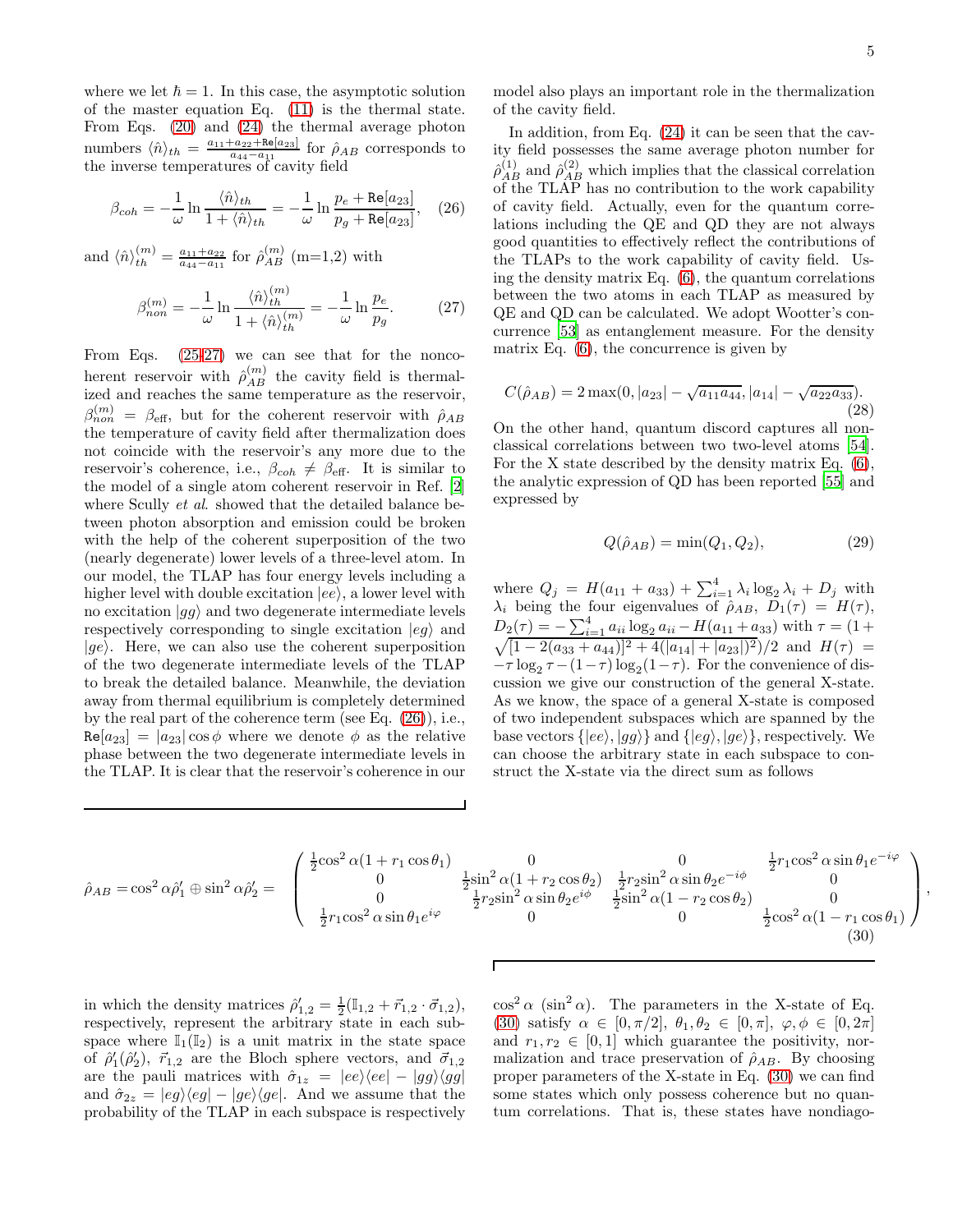nal elements but their concurrence (quantum entanglement) and quantum discord are zero. As an example, we choose the parameters:  $r_1 = r_2 = 2/3$ ,  $\alpha = \sqrt{\pi}/4$ ,

 $\theta_1 = \theta_2 = 11\pi/20, \varphi = \pi/3, \varphi_2 = 0, \text{ and the X-state}$ becomes

$$
\hat{\rho}_1 = \begin{pmatrix}\n0.223928 & 0 & 0 & 0.0823074 - 0.142561i \\
0 & 0.223928 & 0.164615 & 0 \\
0 & 0.164615 & 0.276072 & 0 \\
0.0823074 + 0.142561i & 0 & 0 & 0.276072\n\end{pmatrix}.
$$
\n(31)

From Eqs. [\(28\)](#page-4-3) and [\(29\)](#page-4-4) we can obtain that  $C(\hat{\rho}_1)$  =  $Q(\hat{\rho}_1) = 0$ . It is noted that although the state  $\hat{\rho}_1^{\text{dia}}$ , only preserving the diagonal elements of density matrix in Eq. [\(31\)](#page-5-0), has no quantum correlations like  $\hat{\rho}_1$  the average photon numbers of cavity field in the two cases are different. This mean that quantum coherence can be the work resource even in the absence of quantum correlations.

Meanwhile, although the states of the TLAPs,  $\rho_{AB}$ and  $\hat{\rho}_{AB}^{(m)}$  (m=1,2) have the same reduced density matrices as mentioned before, they lead to different average photon numbers of cavity field  $\langle \hat{n} \rangle_{ss}$  and  $\langle \hat{n} \rangle_{ss}^{(m)}$  given in Eqs. [\(20\)](#page-3-6) and [\(24\)](#page-3-7), respectively. It is noted that from Eqs. [\(20\)](#page-3-6) and [\(24\)](#page-3-7)  $\langle \hat{n} \rangle_{ss} \geq \langle \hat{n} \rangle_{ss}^{(m)}$  for  $a_{23} + a_{32} \geq 0$ ;  $\langle \hat{n} \rangle_{ss} < \langle \hat{n} \rangle_{ss}^{(m)}$  for  $a_{23} + a_{32} < 0$ . So, it means that due to the coherence of the TLAPs not only the constructive quantum interference but also the destructive quantum interference can be induced and cause the average photon number of cavity field away from  $\langle \hat{n} \rangle_{ss}^{(m)}$  corresponding to  $\hat{\rho}_{AB}^{(m)}$  (m=1,2) without any coherence. This is an interesting and meaningful thing, and by using it we can easily perform a thermodynamic cycle with a single nonequilibrium reservoir only by controlling an external parameter, i.e., the relative phase. Furthermore, in terms of the definitions of quantum correlations in Eqs. [\(28\)](#page-4-3) and [\(29\)](#page-4-4), QE and QD are only related to the amplitude of the nondiagonal terms in the X-state and independent of the relative phase. It demonstrates that quantum correlations could not always reflect the effects of reservoir on the system's work capability completely, and the relative phase of the TLAP also plays an important role.

Moreover, we also notice that Dillenschneider *et al.* in Ref. [\[35](#page-11-3)] also considered the same model where a series of TLAPs pass through a cavity. They showed that the quantum correlations act as the resource of system's work capability which seems to be contradictory with our results (the reservoir's coherence acting as the resource rather than the quantum correlations). In fact, it is not that case. This can be explained as follows. The state of TLAP considered in Ref. [\[35\]](#page-11-3) is a thermal entangled state which belongs to a very special X-state with  $a_{22} = a_{33}$ ,  $a_{14} = a_{41} = 0$  and  $a_{23} = a_{32} = -|a_{23}|$ . For this state we can obtain the average photon number of the cavity field

in the final steady state as

<span id="page-5-2"></span><span id="page-5-0"></span>
$$
\langle \hat{n}_1 \rangle_{ss} = \frac{a_{11} + a_{22} - |a_{23}|}{a_{44} - a_{11}} = \langle \hat{n} \rangle_{det} + \Delta,
$$
 (32)

where  $\langle \hat{n} \rangle_{det} = \frac{a_{11} + a_{22}}{a_{44} - a_{11}}$  represents the average photon number for the system being in the detailed balance, and  $\Delta \, = \, - \frac{|a_{23}|}{a_{44}-a}$  $\frac{|a_{23}|}{a_{44}-a_{11}}$  denotes the deviation from the detailed balance. Since  $|a_{23}|$  can effectively reflect the quantum correlations of the thermal entangled X-state the deviation term,  $\Delta$ , can not only be understood as the thermodynamic effects of quantum coherence on cavity field but also the contribution of quantum correlations. In order to demonstrate that quantum correlations are not good physical quantities to effectively reflect the thermodynamic effects of nonequilibrium reservoir, we could implement a quantum phase gate operation on one of the atoms in the TLAP to make the coherence term  $a_{23}$   $(a_{32})$  of the thermal entangled state add a relative phase factor, i.e., the transition  $a_{23} (a_{32}) \to e^{-i\phi} a_{23} (e^{i\phi} a_{32}) = -e^{-i\phi} |a_{23}|$  $(-e^{i\phi}|a_{32}|), \phi \in [0, \pi].$  It is noted that this operation only adds a relative phase and does not change the quantum correlations (concurrence and QD) of the TLAP. For the state after the operation the average photon number of the cavity field in the steady state can be expressed as

<span id="page-5-1"></span>
$$
\langle \hat{n}_2 \rangle_{ss} = \langle \hat{n} \rangle_{det} + \Delta \cos \phi. \tag{33}
$$

From Eq. [\(33\)](#page-5-1) it is clear that, for the average photon number of the cavity field, the deviation from the detailed balance not only depends on the quantum correlations but also on the relative phase, and via modifying the relative phase the instructive and the destructive interferences could be introduced. Comparing Eqs. [\(32\)](#page-5-2) and [\(33\)](#page-5-1) we can see that even though the TLAPs have the same quantum correlations they could correspond to different average photon number, i.e.,  $\langle \hat{n}_1 \rangle_{ss} \neq \langle \hat{n}_2 \rangle_{ss}$  for  $\phi \neq 0$ . This demonstrates that, in general, the reservoir's quantum correlations could not completely reflect the influence of a nonequilibrium reservoir on the work capability of the cavity field, and the relative phase also plays an important role. And by modifying the relative phase the deviation from the detailed balance for the average photon number may be positive, negative or zero.

From Eq. [\(20\)](#page-3-6) we can see that the coherence elements  $a_{14}$  and  $a_{41}$  do not like  $a_{23}$  and  $a_{32}$  contribute to the av-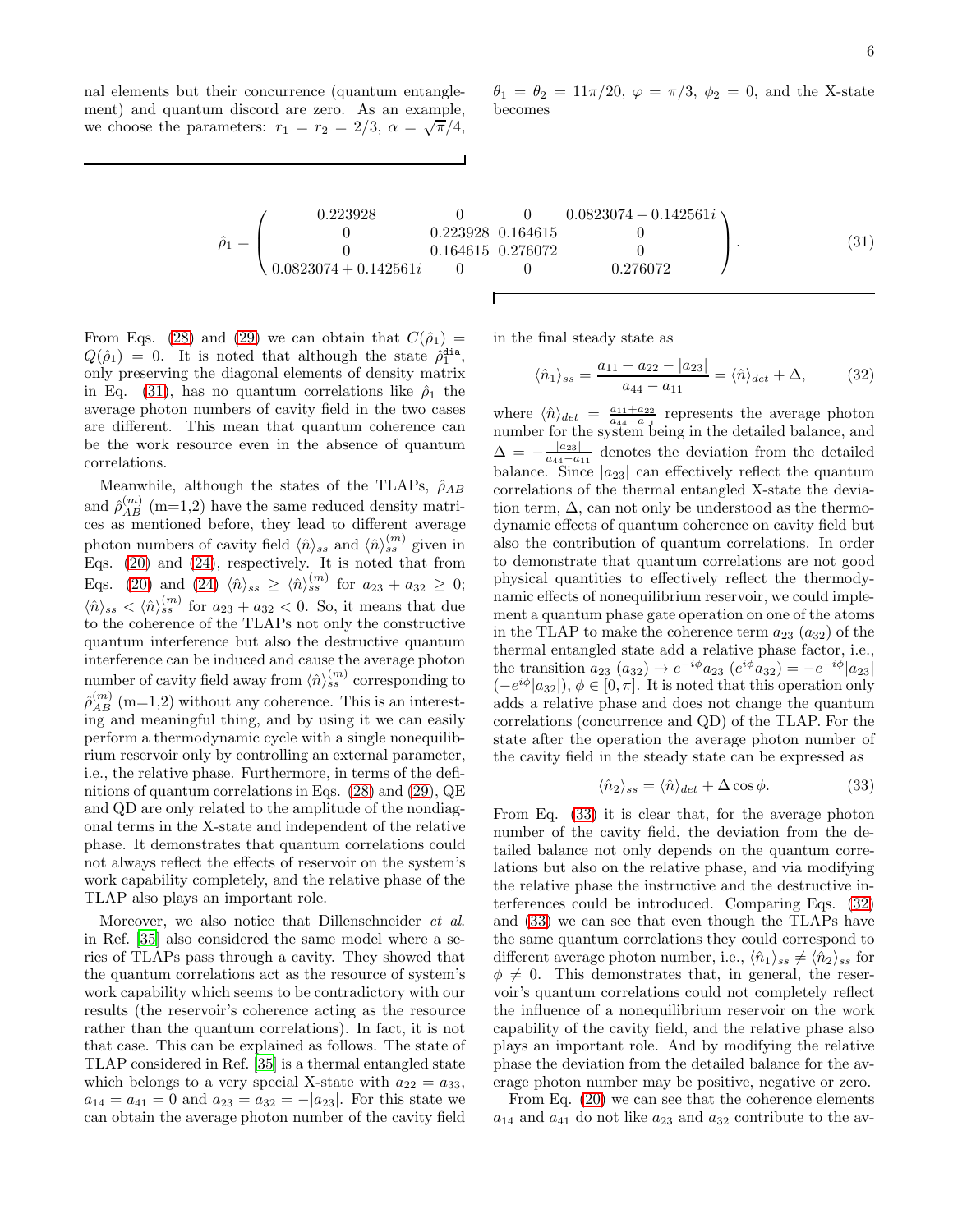

FIG. 2: (Color online). (a) The variations of the average photon number,  $\langle \hat{n} \rangle$ , and (b) the variations of the entropy,  $S^{non}$ , of the cavity field with passing times, j, for state  $\rho_{2a}$ (black squares) and  $\hat{\rho}_{2b}$  (red dots).

erage photon number  $\langle \hat{n} \rangle_{ss}$ . They seem to have no effect on the average photon number. In fact, it is not that case. This can be explained that  $a_{14}$   $(a_{41})$  corresponds to the process of the double excitation during the evolution of the cavity field, and appears in the higher order terms than the second order term  $\xi^2$  of the average photon number. In the limit  $\xi \to 0$ , these high order terms can be omitted, however, they can not be ignored any more in case 2 with finite  $\xi$ . In case 2 the effects of coherence  $a_{14}$   $(a_{41})$  on the dynamics of the cavity field will be fully demonstrated.

From Eq. [\(12\)](#page-3-0) we can see that the expression of the density matrix of the cavity after the  $(j + 1)$ th passing of the TLAPs is very complicated, and the nondiagonal elements appear in the density matrix which is very different from that in case 1. Thus, it is very difficult to obtain general analytical expressions of the average photon number and the entropy of the cavity field during the evolution. Next, we will make use of numerical calculations to explore the dynamics of the cavity field. In order to demonstrate the effects of coherence terms  $a_{14}$ and  $a_{41}$  in the X-state given in Eq. [\(6\)](#page-2-1) we consider the TLAPs being respectively prepared in the following two

states

$$
\hat{\rho}_{2a} = \begin{pmatrix}\n0.142864 & 0 & 0 & 0 \\
0 & 0.0122355 & 0.0012236 & 0 \\
0 & 0.0012236 & 0.0122355 & 0 \\
0 & 0 & 0 & 0.832665\n\end{pmatrix}
$$
\n(34)

and

<span id="page-6-0"></span>
$$
\hat{\rho}_{2b} = \begin{pmatrix}\n0.142864 & 0 & 0 & 0.344901 \\
0 & 0.0122355 & 0.0012236 & 0 \\
0 & 0.0012236 & 0.0122355 & 0 \\
0.344901 & 0 & 0 & 0.832665\n\end{pmatrix},
$$
\n(35)

where from Eq. [\(30\)](#page-4-2) we choose the parameters  $\{r_1 =$  $0.7071, r_2 = 0.1, \alpha = \pi/20, \theta_1 = \pi, \theta_2 = \pi/2, \varphi = \phi = 0$ for  $\hat{\rho}_{2a}$  and  $\{r_1 = 1, r_2 = 0.1, \alpha = \pi/20, \theta_1 = 3\pi/4, \theta_2 =$  $\pi/2, \varphi = \varphi = 0$ } for  $\hat{\rho}_{2b}$ . It is noted that  $a_{14} = 0$ in  $\hat{\rho}_{2a}$  and  $a_{14} = 0.344901$  in  $\hat{\rho}_{2b}$  and the other density matrix elements are the same. Hereafter, we set  $\xi = 0.5$ . In terms of Eq. [\(12\)](#page-3-0) we plot the variations of the average photon number,  $\langle \hat{n} \rangle$ , and the entropy,  $S^{non}$ , of the cavity field with passing times, j, for  $\hat{\rho}_{2a}$ and  $\hat{\rho}_{2b}$  in Fig. 2. Throughout this paper, the entropy of the cavity field is defined by von Neumann entropy  $S(\rho) = -k_B \text{Tr}(\rho \log_2 \rho)$ , and for simplicity, we set  $k_B = 1$ . From Fig. 2 it can be seen that the nondiagonal element  $a_{14}$   $(a_{41})$  has an obvious effects on the average photon number shown in Fig. 2(a) and the entropy of the cavity field in Fig. 2(b), and the values of  $\langle \hat{n} \rangle$  and  $S^{non}$ , for  $\hat{\rho}_{2a}$  are always larger than those for  $\hat{\rho}_{2b}$ . Moreover, we also see that the changes of the entropy and the average photon number of cavity field are obvious for the first few passings and for  $j > 10$  the entropy and the average photon number gradually approach their steady values, respectively.

On the other hand,  $\xi$  could also affect the dynamic behavior of the cavity field, such as the average photon number and the entropy. Different from case  $1 \xi \rightarrow 0$  $(\xi = g\tau)$  the cavity field could exhibit very different and complicated dynamic behaviors in case 2 with finite  $\xi$  even though we choose the same nonequilibrium reservoir. The finite  $\xi$  could be understood as a strong coupling or a long interaction time interval between the TLAP and the cavity field, and in this case the double excitation process corresponding to the coherent term  $a_{14}$  $(a_{41})$  is involved in the dynamic evolution of the cavity field in case 2, while for  $\xi \to 0$  in case 1 this can not occur. According to the unitary operator  $U(\tau)$  in Eq. [\(2\)](#page-1-1) we can see that each element of  $\hat{U}(\tau)$  in case 2 is a nonlinear function of  $\xi$  that could lead to a very complicated evolution of the cavity field,  $\hat{\rho}(t_i + \tau)$  in Eq. [\(12\)](#page-3-0). From the density matrix  $\hat{\rho}(t_i + \tau)$  it can be seen that the single excitation process corresponding to the coherent term  $a_{23}$   $(a_{32})$ , the double excitation process with coherence  $a_{14}$  ( $a_{41}$ ) and the parameter  $\xi$  are all involved in the cavity evolution in a very complicated way. Naturally, from the definitions of the average photon number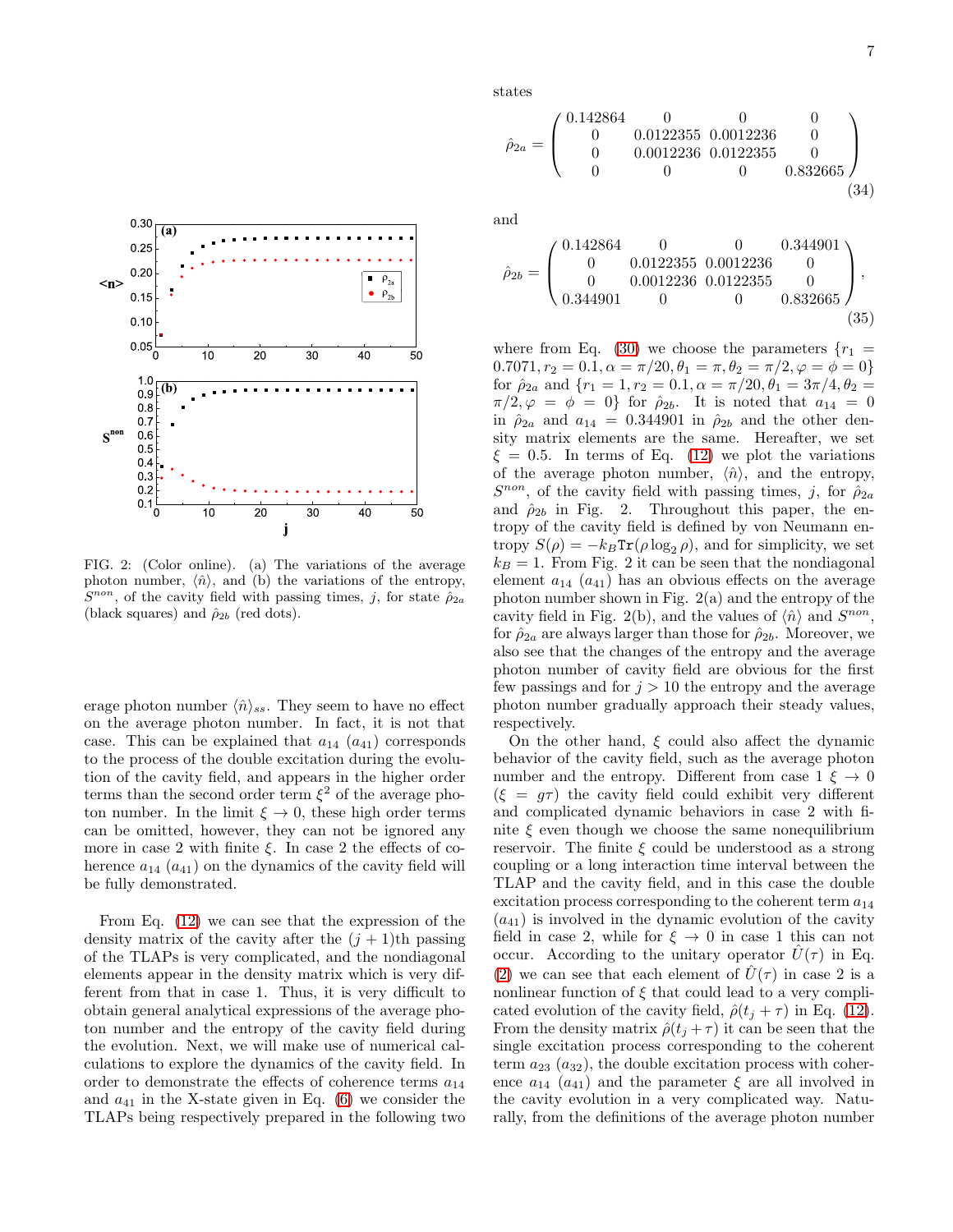and the entropy of the cavity field, we can infer that during the cavity evolution they are also closely related to the single excitation, double excitation processes, and the parameter  $\xi$ . Since the expressions of the average photon number and the entropy of the cavity field are very complicated we can only demonstrate how the parameter  $\xi$  and reservoir's coherence  $a_{23}$  and  $a_{14}$  influence the dynamics of the cavity by numerical calculations. Only as an example, we plot Fig. 2 to demonstrate the thermodynamic effects of the coherent term  $a_{14}$  (or the double excitation process of the TLAP) on the dynamics of the cavity field for specific states of the TLAP  $\hat{\rho}_{2a}$  and  $\hat{\rho}_{2b}$ , and  $\xi$  ( $\xi = 0.5$ ). From a lot of numerical calculations we find that the dynamic behaviors of the cavity field are determined by  $a_{23}$ ,  $a_{14}$ , and  $\xi$  altogether. For example, suppose that the state of the TLAP is  $\hat{\rho}_{AB}$  when we keep  $\hat{\rho}_{AB}$  fixed and only change the value of  $\xi$ , or keep ξ fixed and only change the values of the non-diagonal elements of  $\hat{\rho}_{AB}$  the average photon number and the entropy of the cavity field usually could exhibit different variation curves with the passing times  $j$ , i.e., the entropy and the average photon number of the cavity field can exhibit monotonous behaviors for some specific  $\xi$  and specific X-states of the TLAP, and non-monotonous behaviors for the others. For example, if we choose the state of the TLAP as  $\hat{\rho}_{2b}$  given in Eq. [\(35\)](#page-6-0) and  $\xi = 0.2$ instead of  $\xi = 0.5$  in Fig. 2 the entropy of the cavity will be monotonously increasing with  $j$  which is very different from the non-monotonous behavior as shown in Fig. 2(b). Similarly, the monotonous increasing behavior of the entropy can also appear only by choosing the proper state of the TLAP and keeping  $\xi$  unchanged such as  $\xi = 0.5$  and changing  $\hat{\rho}_{2b}$  in Eq. [\(35\)](#page-6-0) into the state  $\tilde{\rho}_{2b}$  with  $\{r_1 = 0.7071, r_2 = 0.1, \alpha = \pi/4, \theta_1 = 3\pi/4, \theta_2 =$  $\pi/2, \varphi = \varphi = 0$ } in Eq. [\(30\)](#page-4-2). In Fig. 2(a) although the average photon number  $\langle n \rangle$  exhibits a monotonous increasing behavior for  $\hat{\rho}_{2b}$  and  $\xi = 0.5$  the curve of  $\langle n \rangle$  can also exhibit the non-monotonous behavior for other value of  $\xi$  and other state of the TLAP, such as  $\xi = 1.2$  and  $\hat{\rho}_{AB}$  in Eq. [\(30\)](#page-4-2) with  $\{r_1 = 1, r_2 = 0.5, \alpha = \pi/20, \theta_1 =$  $3\pi/4, \theta_2 = \pi/2, \varphi = \phi = 0$ . In addition, from numerical calculations we also find that if  $a_{14} = 0$  both the average photon number and the entropy of the cavity always monotonously increase with  $j$  which indicates that the coherent term  $a_{14}$  may effectively influence the dynamic behaviors of the cavity field in case 2 with finite  $\xi$ . This means that the non-monotonous behavior of the cavity field might be caused by the double excitation process corresponding to the coherent term  $a_{14}$  for finite  $\xi$ .

Besides, for a cavity field coupled to a non-equilibrium atomic reservoir with effective temperature well defined by the two-level atom if the detailed balance is not broken the temperature of the cavity field being in a steady state will be the same as the effective temperature of the reservoir, and the cavity has the average photon number defined by the effective temperature of the reservoir. For the cavity field with the TLAPs being initially in the Xstate  $\hat{\rho}_{AB}$  in Eq. [\(6\)](#page-2-1) if the detailed balance is not broken



FIG. 3: (Color online). The variations of the entropy of the cavity field,  $S^{non}$ , with passing times of the TLAPs, j, for different relative phases,  $\phi = \{0, \pi/2, 3\pi/5, 4\pi/5, \pi\}$ , and the other parameters of the state in Eq. [\(30\)](#page-4-2) are  $r_1 = 0.2$ ,  $r_2 = 1$ ,  $\alpha = \pi/3, \, \theta_1 = 3\pi/4, \, \theta_2 = \pi/2, \, \varphi = 0.$ 

the average photon number of cavity field will only depend on the diagonal elements of  $\hat{\rho}_{AB}$ . In another word, if other parameters such as the coherence of the nonequilibrium reservoir, i.e., the non-diagonal elements of  $\hat{\rho}_{AB}$ , or the parameter  $\xi$  enter into the average photon number of the cavity field the detailed balance in general could not be reached. From the density matrix of the cavity evolution  $\hat{\rho}(t_j + \tau)$  in Eq. [\(12\)](#page-3-0) we can see that the density matrix of the cavity field in case 2 always has nonzero nondiagonal elements which means that the cavity field always stays in a nonequilibrium state even if it reaches a steady state. In addition, we also notice that in case 2 all the coherence of the TLAP  $a_{23}$  and  $a_{14}$ have been involved in the diagonal elements of  $\hat{\rho}(t_i + \tau)$ which means that the average photon number during the cavity evolution will always carry the reservoir's coherence information. Thus, the detailed balance in case 2 is usually broken by the reservoir's coherence  $a_{23}$  and  $a_{14}$ cooperatively, which is different from case 1 where only the reservoir's coherence  $a_{23}$  corresponding to the single excitation process breaks the detailed balance.

Next, let us consider the influence of the relative phase in the coherent term  $a_{23}$  of the TLAP on the work capability of the cavity field. As mentioned before, although the quantum correlations, QE and QD, have nothing to do with the relative phase in  $a_{23}$   $(a_{32})$ , it is very important to determine the constructive or the destructive interference in the work capability of cavity field as shown in Eq. [\(20\)](#page-3-6) in the limit  $\xi \to 0$ . For case 2 with finite  $\xi$  it is difficult to obtain explicit expressions of the average photon number and the entropy of the cavity, but we can demonstrate the effects of the relative phase on the entropy of the cavity field via numerical calculations. In terms of Eqs. [\(12\)](#page-3-0) and [\(30\)](#page-4-2) we plot the variations of the entropy of the cavity field,  $S^{non}$ , with passing times, j, for different relative phases,  $\phi = \{0, \pi/2, 3\pi/5, 4\pi/5, \pi\}$ in Fig. 3 where the other parameters are:  $r_1 = 0.2$ ,  $r_2 = 1, \ \alpha = \pi/3, \ \theta_1 = 3\pi/4, \ \theta_2 = \pi/2, \ \varphi = 0.$  From Fig. 3 we can see that for fixed passing time,  $j$ , the en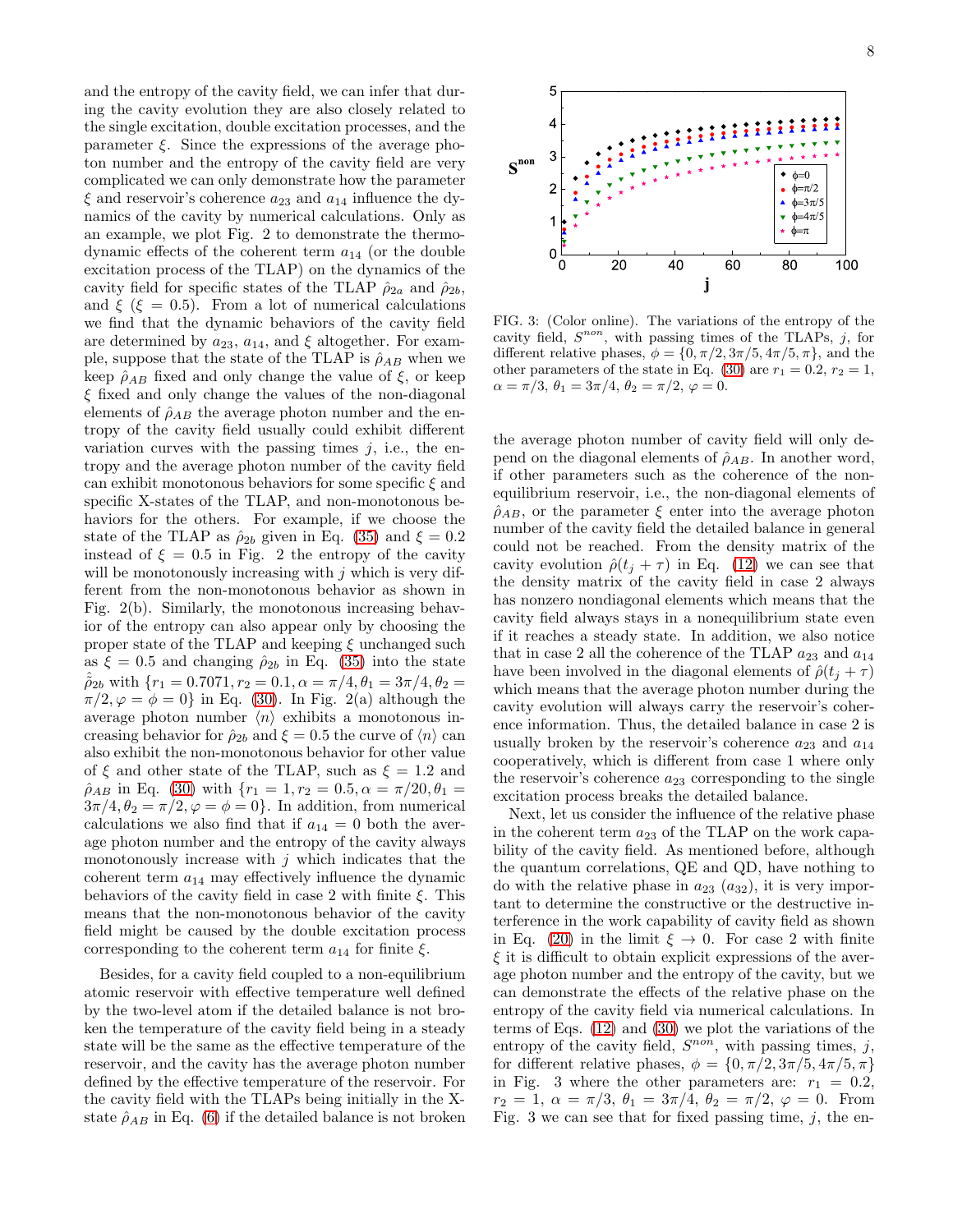tropy of cavity field decreases with the relative phase  $\phi$ for  $\phi \in [0, \pi]$ . In fact, when the relative phase ranges from 0 to  $2\pi$  we can find that for fixed passing time, j, the entropy of cavity field  $S^{non}$  is symmetric about  $\phi = \pi$ , i.e.,  $S^{non}(\pi - \phi) = S^{non}(\pi + \phi)$  with  $\phi \in [0, \pi]$ . Moreover, Fig. 3 also shows that for an arbitrary  $\phi$  the entropy of the cavity field always increases with the passing times,  $j$ , and its increment for the neighboring twice passings decreases which means that the entropy,  $S^{non}$ , is convergent as expected.

Based on the above analysis, we can see that no matter whether there exist quantum correlations or not the reservoir's coherence could have an effect on the work capability of the cavity. Moreover, it has been shown that although the relative phase is independent of the quantum correlations it has an important effect on the dynamics of cavity field. The constructive and destructive interferences could be induced to change the thermodynamic features of cavity field, such as the entropy and the average photon number of cavity, via controlling the relative phase. It is obvious that the reservoir's coherence plays a central role in system's work capability in our model, and it could be taken as an effective source of system's work capability even in the absence of quantum correlations. This is our major result in this paper.

It is emphasized that the cavity is always in a nonequilibrium state with the TLAPs passing. As mentioned before, only for certain conditions  $\hat{\rho}_A = \hat{\rho}_B$  and  $a_{11} + a_{22}$  $a_{33} + a_{44}$  the steady state of the cavity in case 1 becomes a thermal equilibrium state. In general, the work capability refers to the entropy of the cavity field not to the average photon number. Roughly speaking, when the density matrix of the cavity keeps in diagonal distribution the average photon number of cavity has similar behavior as the entropy of cavity (i.e., when the average photon number of cavity increases the corresponding entropy of cavity will also increase), and it can also be used to describe the work capability of cavity. Strictly speaking, it is not precise to use the average photon number describing the potential work capability of cavity because it can not effectively determine the actual degree of work capability of cavity in a nonequilibrium state.

Especially, when the density matrix of the cavity has nondiagonal elements the change tendency of the average photon number of the cavity field can not always coincide with that of the entropy of the cavity field as shown in Fig. 2. Only for the cavity being in a thermal state although the average photon number denoted as  $\bar{n}$  and the entropy denoted as  $S$  are different physical quantities they may have similar behavior which can be explained as follows. As we know that the probabilities  $P_m$  for the cavity field being in a thermal state with  $m = 0, 1, 2, ...$ photons can be expressed as

<span id="page-8-0"></span>
$$
P_m = \frac{\bar{n}^m}{(\bar{n}+1)^{m+1}},\tag{36}
$$

which satisfy the normalization condition  $\sum_m P_m = 1$ . Inserting Eq. [\(36\)](#page-8-0) into the entropy expression of the



FIG. 4: (Color online). The variations of the entropy difference of cavity field,  $\triangle S$ , with passing times of the TLAPs, j, for different relative phases,  $\phi = \{0, \pi/2, 3\pi/5, 4\pi/5, \pi\}$ , and the other parameters of the state in Eq. [\(30\)](#page-4-2) are  $r_1 = 0.2$ ,  $r_2 = 1, \ \alpha = \pi/3, \ \theta_1 = 3\pi/4, \ \theta_2 = \pi/2, \ \varphi = 0.$ 

cavity field  $S = -\sum_m P_m \log_2 P_m$  and after some calculations one obtains

<span id="page-8-1"></span>
$$
S = (\bar{n} + 1) \log_2(\bar{n} + 1) - \bar{n} \log_2 \bar{n}.
$$
 (37)

From Eq. [\(37\)](#page-8-1) it is easy to verify that  $dS/d\bar{n} > 0$  which means that the entropy of the cavity field in a thermal state, S, is a monotonous increasing function of the average photon number,  $\bar{n}$ . So, both the average photon number and the entropy of the cavity field in the thermal state can be used to describe the work capability of cavity. Thus, we argue that in general the proper physical quantity to measure the work capability of cavity is the entropy of cavity rather than the average photon number. In order to make this point more clearer we perform a thermalization on the cavity when the jth TLAP passes through the cavity, and keep the average photon number of the cavity unchanged, i.e., the energy of the cavity remains constant during the thermalization. Denote the average photon number and the density matrix of the cavity, after the j<sup>th</sup> passing, as  $\bar{n}_j$  and  $\hat{\rho}_j$  satis-fying Eq. [\(12\)](#page-3-0) and the state after thermalization as  $\hat{\rho}_j^{th}$ . Then, the thermal state of cavity,  $\hat{\rho}_{j}^{th}$ , can be expressed as

$$
\hat{\rho}_j^{th} = Z^{-1} \sum_{n'=0}^{\infty} e^{-n'/\bar{n}_j} |n'\rangle \langle n'|,\tag{38}
$$

where  $Z = 1 - e^{-1/\bar{n}_j}$  and  $\bar{n}_j = \sum_{n=0}^{2j+1} n \rho_{nn}$  with n and  $\rho_{nn}$  respectively being the energy level and the corresponding probability distribution of the state  $\hat{\rho}_j$ . The entropy difference of the cavity,  $\triangle S$ , between the states before and after thermalization is given by

$$
\triangle S = S^{non} - S^{th},\tag{39}
$$

where  $S^{non}$  and  $S^{th}$  independently correspond to the von Neumann entropy  $S(\hat{\rho}_j)$  and  $S(\hat{\rho}_j^{th})$ . Here, the entropy difference  $\triangle S$  can effectively describe the deviation away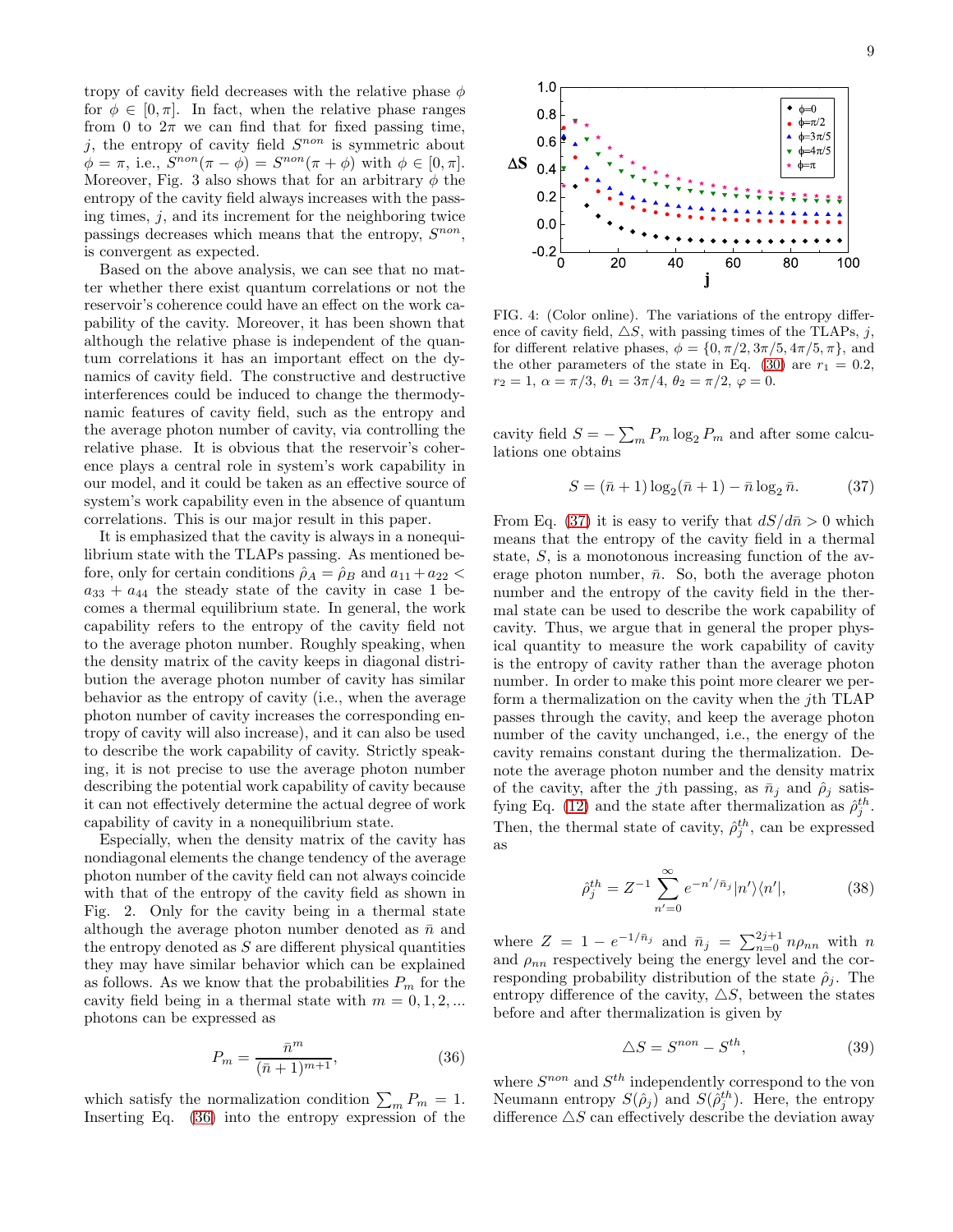from the corresponding thermal equilibrium. As an example, we choose the same parameters as that in Fig. 3, and plot the variations of the entropy difference of the cavity with the passing times  $j$  for different relative phases  $\phi = \{0, \pi/2, 3\pi/5, 4\pi/5, \pi\}$  in Fig. 4. From Fig. 4 we can see that during the evolution the entropy difference of the cavity may be larger or smaller than zero which depends on the passing times of the TLAPs,  $j$ , and the relative phase,  $\phi$ . That implies that the cavity might absorb heat from the reservoir  $(\triangle S > 0)$  or release heat to the reservoir  $(\triangle S < 0)$  during the thermalization process. Thus, it is the entropy of cavity actually describing the potential work capability of cavity not the average photon number except that the cavity reaches thermal equilibrium, and in this case, although the average photon number and the entropy are different physical quantities but they have similar behavior as shown in Eq. [\(37\)](#page-8-1). This is consistent with the spirit demonstrated in another model [\[56](#page-11-14)] most recently reported where the authors proposed a entropic motor by exploiting entropy to fuel an engine and showed that the generation of the entropic forces is surprisingly robust to local changes in kinetic and topological parameters.

### <span id="page-9-0"></span>IV. SUMMARY AND CONCLUSIONS

In conclusion, we have studied the dynamics of cavity with a nonequilibrium reservoir consisting of a beam of identical TLAPs initially preparing in the general Xstate, and have derived a quantum master equation. We have found that the coherence of a nonequilibrium reservoir consisting of TLAPs in the X-state plays a central role in the dynamics of cavity field. It has been shown that not only the constructive interference but also the destructive interference could be induced only by adjusting the relative phase with which the quantum correlations have nothing to do. Using this property a thermodynamic cycle with a single reservoir can be implemented only via controlling one external parameter, the relative phase. Meanwhile, we have also found that no matter whether the quantum correlations exist or not the coherence of reservoir could have contributions to the work capability of cavity. We, in the present paper, have clearly demonstrated that quantum coherence rather than quantum correlations can reflect the effects of reservoir on the system's work capability effectively. In addition, we have also shown that the proper physical quantity to measure the potential work capability of cavity field is the entropy of cavity field rather than the average photon number except that the cavity arrives at thermal equilibrium, and in this case both of them can be used to describe the work capability of cavity field. This work might prompt further studies on how to use coherence as a thermodynamic resource, such as the study of coherence in the heat dissipation of atomic-scale junctions in most recent experiments [\[57\]](#page-11-15). Finally, it is also interesting to extend our present work to the Dicke model and some new re10

sults might be revealed which will be considered in the future work.

#### ACKNOWLEDGMENTS

This work is financially supported by National Science Foundation of China (Grants Nos. 11274043, 11375025 and 61307041), the National Science Foundation of Shandong Province, China (Grants No. ZR2011FL009, ZR2013AQ013), the Science and Technology Project of University in Shandong Province, China (Grant No. J12LJ01) and the Youth Foundation of Shandong Institute of Business and Technology (Grant No. 2013QN059).

#### Appendix A: The expressions of  $f_i$

The parameters  $f_i$ ,  $(i = 1, 2, 3, ..., 11)$ , in Eq. [\(12\)](#page-3-0) are given by

$$
f_1 = a_{11}U_{11}(m)U_{11}(n) + a_{44}U_{44}(m)U_{44}(n)
$$
  
+
$$
(a_{22} + a_{33})[U_{22}(m)U_{22}(n) + U_{23}(m)U_{23}(n)]
$$
  
+
$$
(a_{23} + a_{32})[U_{22}(m)U_{23}(n) + U_{23}(m)U_{22}(n)],
$$
  

$$
f_2 = (a_{22} + a_{33} + a_{23} + a_{32})U_{12}(m + 1)U_{12}^*(n + 1)
$$
  
+
$$
2a_{44}U_{24}(m + 1)U_{24}^*(n + 1),
$$
  

$$
f_3 = (a_{22} + a_{33} + a_{23} + a_{32})U_{42}(m - 1)U_{42}^*(n - 1)
$$
  
+
$$
2a_{11}U_{21}(m - 1)U_{21}^*(n - 1),
$$
  

$$
f_4 = a_{11}U_{41}(m - 2)U_{41}(n - 2),
$$
  

$$
f_5 = a_{44}U_{14}(m + 2)U_{14}(n + 2),
$$
  

$$
f_6 = a_{14}U_{11}(m)U_{14}(n + 2),
$$
  

$$
f_7 = a_{41}U_{14}(m + 2)U_{11}(n),
$$
  

$$
f_8 = 2a_{41}U_{24}(m + 1)U_{42}^*(n - 1),
$$
  

$$
f_9 = 2a_{14}U_{24}(m - 1)U_{42}^*(n + 1),
$$
  

$$
f_{10} = 2a_{41}U_{44}(m)U_{41}(n - 2),
$$
  

$$
f_{11} = 2a_{14}U_{44}(m - 2)U_{41}(n),
$$
  
(A1)

where  $U_{ij}(x)$ ,  $(i, j = 1, 2, 3, 4)$  (x is the nonnegative integer ) are expressed as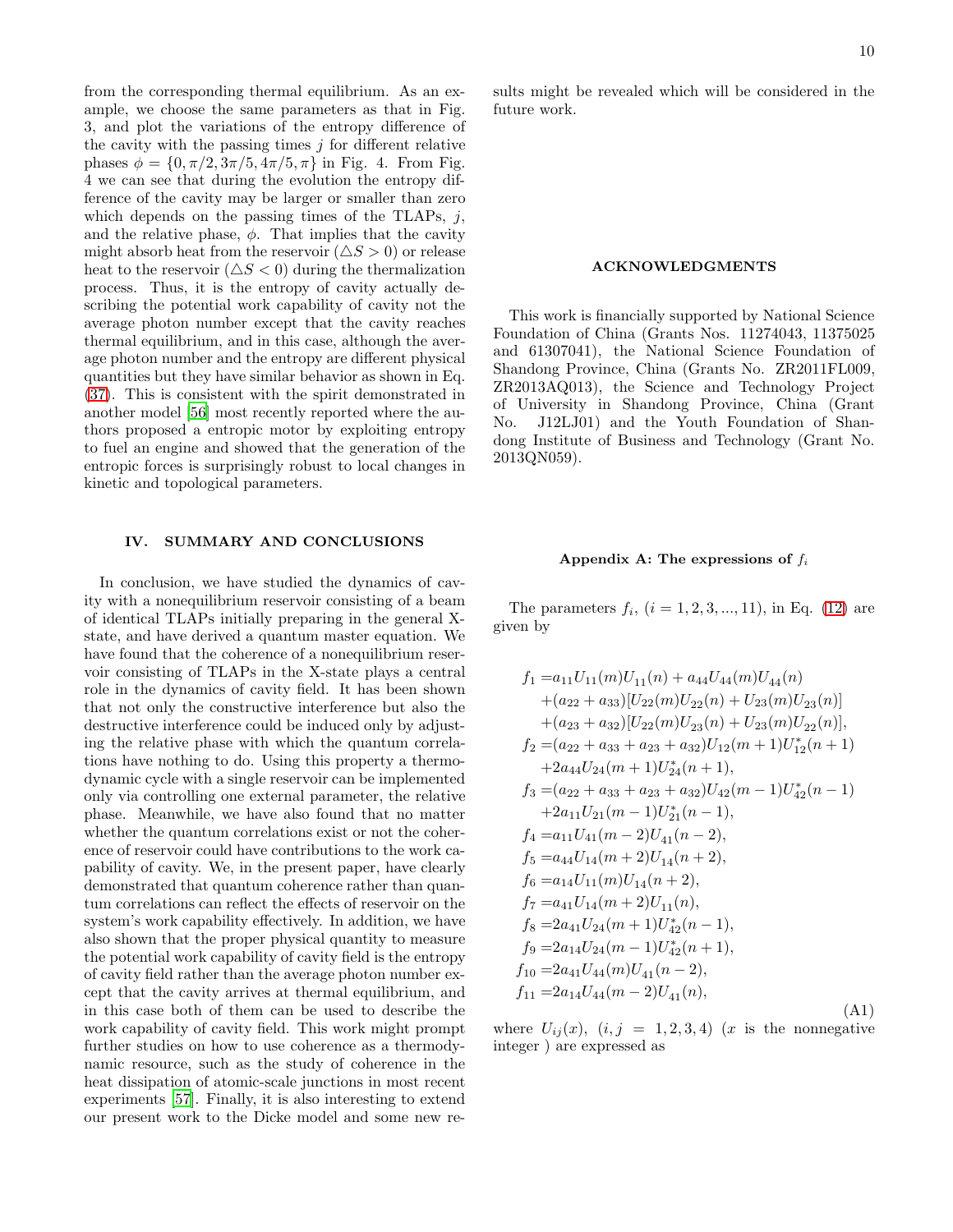$$
U_{11}(x) = 1 + \frac{(x+1)\left[\cos g\tau\sqrt{2(2x+3)} - 1\right]}{2x+3}
$$
  
\n
$$
U_{44}(x) = 1 + \frac{x\left[\cos g\tau\sqrt{2(2x-1)} - 1\right]}{2x-1}
$$
  
\n
$$
U_{22}(x) = U_{33}(x) = \frac{1}{2}\left[\cos g\tau\sqrt{2(2x+1)} + 1\right]
$$
  
\n
$$
U_{23}(x) = U_{32}(x) = \frac{1}{2}\left[\cos g\tau\sqrt{2(2x+1)} - 1\right]
$$
  
\n
$$
U_{14}(x) = \frac{\sqrt{x(x-1)}\left[\cos g\tau\sqrt{2(2x-1)} - 1\right]}{2x-1}
$$
  
\n
$$
U_{41}(x) = \frac{\sqrt{(x+1)(x+2)}\left[\cos g\tau\sqrt{2(2x+3)} - 1\right]}{2x+3}
$$
  
\n
$$
U_{12}(x) = U_{13}(x) = -i\sqrt{x} \frac{\sin g\tau\sqrt{2(2x+1)}}{\sqrt{2(2x+1)}}
$$
  
\n
$$
U_{21}(x) = U_{31}(x) = -i\sqrt{x+1} \frac{\sin g\tau\sqrt{2(2x+3)}}{\sqrt{2(2x+3)}}
$$
  
\n
$$
U_{24}(x) = U_{34}(x) = -i\sqrt{x} \frac{\sin g\tau\sqrt{2(2x-1)}}{\sqrt{2(2x-1)}}
$$
  
\n
$$
U_{42}(x) = U_{43}(x) = -i\sqrt{x+1} \frac{\sin g\tau\sqrt{2(2x+1)}}{\sqrt{2(2x+1)}}
$$
  
\n
$$
(A2)
$$

- <span id="page-10-0"></span>[1] Z. Ficek and S. Swain, Quantum Interference and Coherence: Theory and Experiments, Springer Series in Optical Sciences Vol. 100 (Springer Science, New York, 2005).
- <span id="page-10-1"></span>[2] M.O. Scully, M.S. Zubairy, G.S. Agarwal, and H. Walther, Science 299, 862 (2003).
- <span id="page-10-15"></span>[3] H.T. Quan, P. Zhang, and C.P. Sun, Phys. Rev. E 73, 036122 (2006).
- <span id="page-10-12"></span>[4] J.Q. Liao, H. Dong, and C. P. Sun, Phys. Rev. A 81, 052121 (2010).
- [5] S.W. Kim and M.S. Choi, Phys. Rev. Lett. 95, 226802 (2005).
- [6] S. Pielawa, G. Morigi, D. Vitali, and L. Davidovich, Phys. Rev. Lett. 98, 240401 (2007).
- <span id="page-10-2"></span>[7] A. Sarlette, J.M. Raimond, M. Brune, and P. Rouchon, Phys. Rev. Lett. 107, 010402 (2011).
- <span id="page-10-3"></span>[8] J.F. Poyatos, J.I. Cirac, and P. Zoller, Phys. Rev. Lett. 77, 4728 (1996).
- <span id="page-10-4"></span>[9] C.J. Myatt, B.E. King, Q.A. Turchette, C.A. Sackett, D. Kielpinski, W.M. Itano, C. Monroe, and D.J. Wineland, Nature (London) 403, 269 (2000).
- <span id="page-10-5"></span>[10] S. Diehl, A. Micheli, A. Kantian, B. Kraus, H. P. Buchler, and P. Zoller, Nature Phys. 4, 878 (2008).
- <span id="page-10-6"></span>[11] F. Verstraete, M.M. Wolf, and J.I. Cirac, Nature Phys. 5, 633 (2009).
- <span id="page-10-7"></span>[12] Y.D. Wang and A.A. Clerk, [arXiv:1301.5553.](http://arxiv.org/abs/1301.5553)
- <span id="page-10-8"></span>[13] G.S. Engel, T.R. Calhoun, E.L. Read, T.K. Ahn, T. Mančal, Y.C. Cheng, R.E. Blankenship, and G.R. Fleming, Nature (London) 446, 782 (2007).
- [14] G. Panitchayangkoon, D. Hayes, K.A. Fransted, J.R. Caram, E. Harel, J. Wen, R.E. Blankenship, and G.S.

Engel, Proc. Natl. Acad. Sci. U.S.A 107, 766 (2010).

- [15] S.F. Huelga and M.B. Plenio, Contemp. Phys. 54, 181 (2013).
- [16] J.L. Wu, F. Liu, J. Ma, R.J. Silbey, and J.S. Cao, J.Chem. Phys. 137, 174111 (2012).
- [17] J.L. Wu, R.J. Silbey, and J.S. Cao, Phys. Rev. Lett. 110, 200402 (2013).
- <span id="page-10-9"></span>[18] I. Kassal, J.Y. Zhou, and S.R. Keshari, J. Phys. Chem. Lett. 4, 362 (2013).
- <span id="page-10-10"></span>[19] A. Ishizaki and G.R. Fleming, Annu. Rev. Phys. Chem. 3, 333 (2012).
- [20] H. Lee, Y. C. Cheng, and G. R. Fleming, Science 316, 1462 (2007).
- [21] Y. C. Cheng and R. J. Silbey, Phys. Rev. Lett. 96, 028103 (2006).
- <span id="page-10-11"></span>[22] E. Collini, C. Y. Wong, K. E. Wilk, P. M. G. Curmi, P. Brumer, and G. D. Scholes,Nature 463, 644 (2010).
- <span id="page-10-13"></span>[23] S. Hormoz, Phys. Rev. E **87**, 022129 (2013).
- [24] L. A. Correa, J. P. Palao, G. Adesso, and D. Alonso, Phys. Rev. E 87, 042131 (2013).
- <span id="page-10-16"></span>[25] H.T. Quan, Y.X. Liu, C.P. Sun, and F. Nori, Phys. Rev. E 76, 031105 (2007)
- [26] H. Wang, S.Q. Liu, and J.Z. He, Phys. Rev. E 79, 041113 (2009).
- [27] N. Brunner, M. Huber, N. Linden, S. Popescu, R. Silva, and P. Skrzypczyk, [arXiv:1305.6009v](http://arxiv.org/abs/1305.6009)1.
- [28] A.L Grimsmo, Phys. Rev. A 87, 060302 (2013).
- [29] K. Funo, Y. Watanabe, and M. Ueda, Phys. Rev. A 88, 052319 (2013).
- <span id="page-10-14"></span>[30] J.J. Park, K.H. Kim, T. Sagawa, and S.W. Kim, Phys.